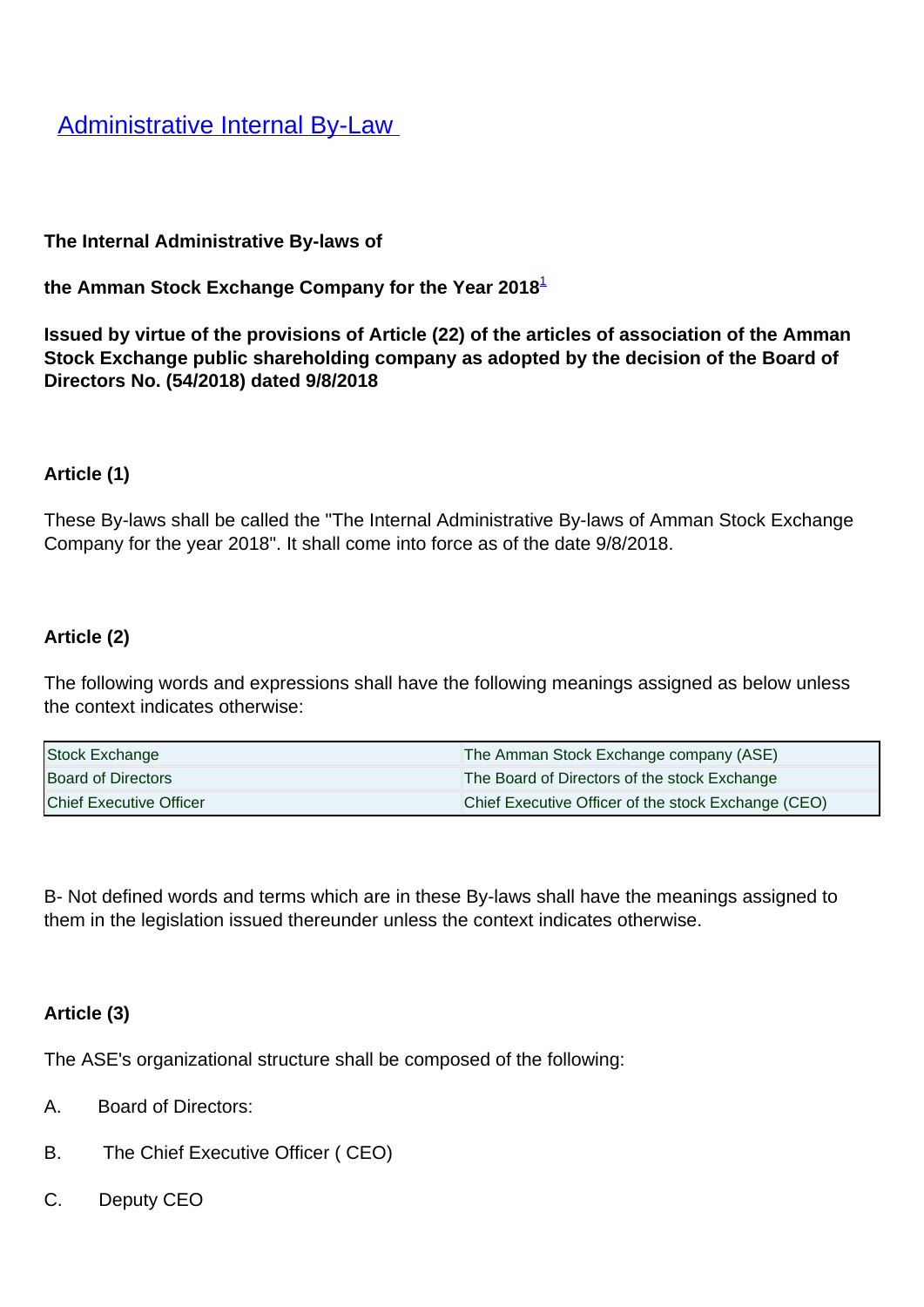- D. Departments
- E. Sections

## **Article (4)**

- A. The following are linked to the Board of Directors:
- 1. The Chief Executive Officer (CEO).
- 2. Internal Auditing Department.
- B. The Deputy CEO is linked to the CEO.
- C. The following are linked to the Deputy CEO:
- 1. Listing Department.
- 2. Operations Department.
- 3. Legal Department.
- 4. Planning and Institutional Development Department.
- 5. Information Technology & Communications Department.
- 6. Administrative & Financial Department.
- 7. Communication and Media Department.
- 8. Senior Management Office

#### **Article (5)**

The Departments and Offices in the ASE shall undertake the following main tasks:

#### **A. Listing Department:**

- 1. Examine the securities listing applications submitted to the ASE.
- 2. Follow-up to the execution of the applicable securities listing instructions by the issuers.
- 3. Follow-up the issuers' commitment to the disclosure rules and requirements.
- 4. Reporting the received disclosures to the ASE through publishing means approved by the ASE.

5. Follow-up the extent in which the ASE is committed to execute the sustainability rules and reporting, as well as encourage the companies to adopt the sustainability principles and disclose the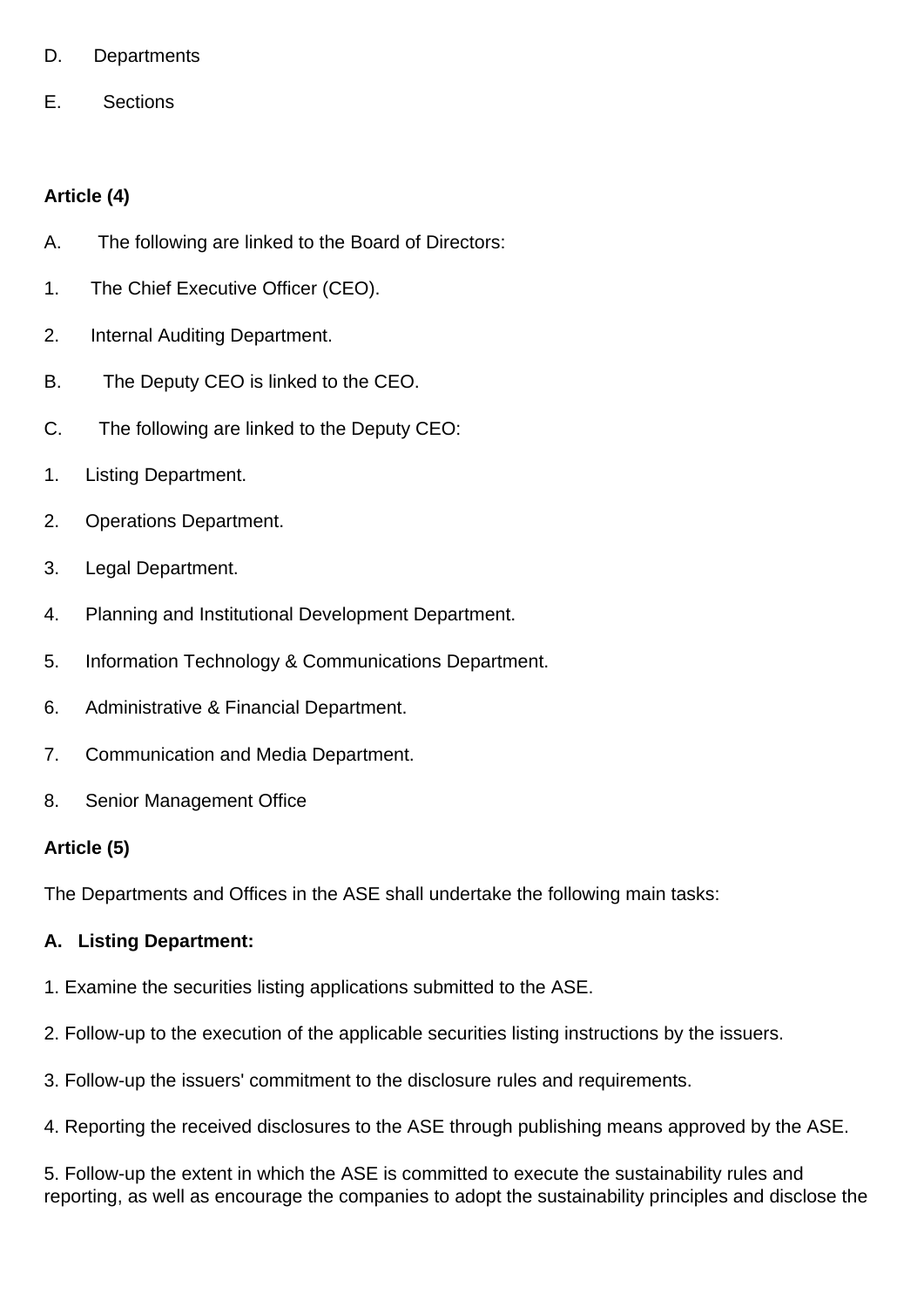outcomes from its execution to measure their performance.

6. Examine the membership applications in the ASE and follow-up the commitment of the members to the membership by-laws and contact them.

7. Promoting the available investment opportunities, hold meetings with the issuers' to encourage them to list their securities at the ASE.

### **B. Operations Department:**

1. Manage and monitor the trading sessions, prepares trading bulletins and reporting them.

2. Examine trading systems and approve them.

3. Train the related parties on using trading systems and conduct the necessary tests that the legislation requires.

4. Manage the trading information process and market the ASE's products..

### **C. Legal Department:**

1. Provide legal consultations regarding to the ASE's activities.

2. Revise all contracts and agreements where the ASE is indicated in it before signing it, therefore, following it up.

3. Participate in drafting the ASE's legislation.

4. Follow up the execution of any court decision and any competent authorities.

5. Follow up any case brought by or against the ASE as well as coordinate with the ASE's external legal consultant in this regard.

6. Execute the ASE's tasks which are stipulated in the Instruction of Dispute Resolution.

7. Inspect on the subjected to the ASE in accordance with the legislation of the ASE.

8. Identify the ASE's obligations set regarding various legislation that govern their work and develop appropriate mechanisms to ensure the ASE's compliance as well as reporting the periodic reports to the CEO.

### **D. Planning and Institutional Development Department:**

1. Undertake all the economic and financial studies and researches related to the ASE work and preparing the annual report.

2. The continuous development for the services and product that the ASE provides to the investors

3. Prepare the ASE's strategic plan, set the operational action plans and follow them up and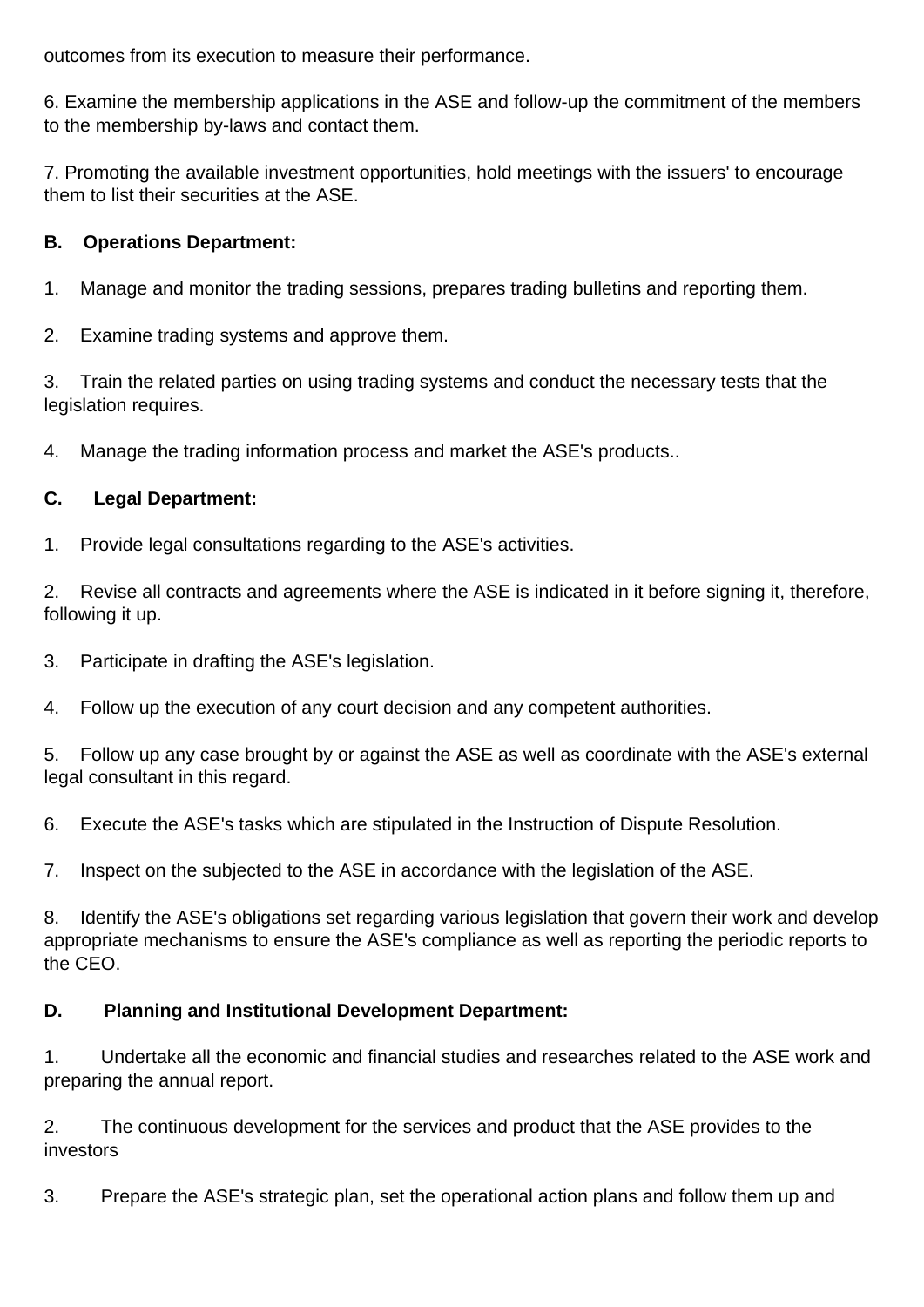report the periodic reports related to that.

4. Prepare the institutional development programs and follow-up its execution and monitor them besides evaluate work quality in the ASE as well as ensure the safety of work procedures.

5. Develop the indices of the ASE, compute and disseminate them, in addition, to administrate the related program in the applied trading system at the ASE.

6. Prepare the statistical reports and bulletins issued by the ASE as well as uploading them on the website of the ASE.

7. Identify the potential risks the ASE may counter, measure and evaluate them and prepare the required plan to manage them.

8. Follow-up to the execution of the ASE to its risk management plan and report periodic reports in this regard.

# **E. Information Technology & Communications Department:**

1. Manage and operate the technical processes and provide technical support for the E-Trading System (ETS).

2. Manage and operate the information systems at the ASE, control and update the procedures of protecting systems, software and hardware as well as fixing them.

3. Manage and operate the ASE's and Capital Market Sector's network to ensure the business continuation.

4. Provide the technical support to the ASE's departments and offices in addition to develop systems and programs.

5. Check the members' information systems relating to the ASE's activities and provide the technical support to them.

6. Manage and operate business continuity sites disasters related to the ASE.

7. Manage and execute the ASE's technical projects with providers and implementers.

# **F. Administrative & Financial Department:**

1. Organize the financial and accounting activities in the ASE and prepare the financial statements and reports required.

2. Prepare the ASE's annual estimated and indicative budgets required.

3. Purchase of supplies the ASE needs, monitor, secure and provide the necessary maintenance work

4. Manage the ASE's vehicles and carry out the necessary maintenance for them.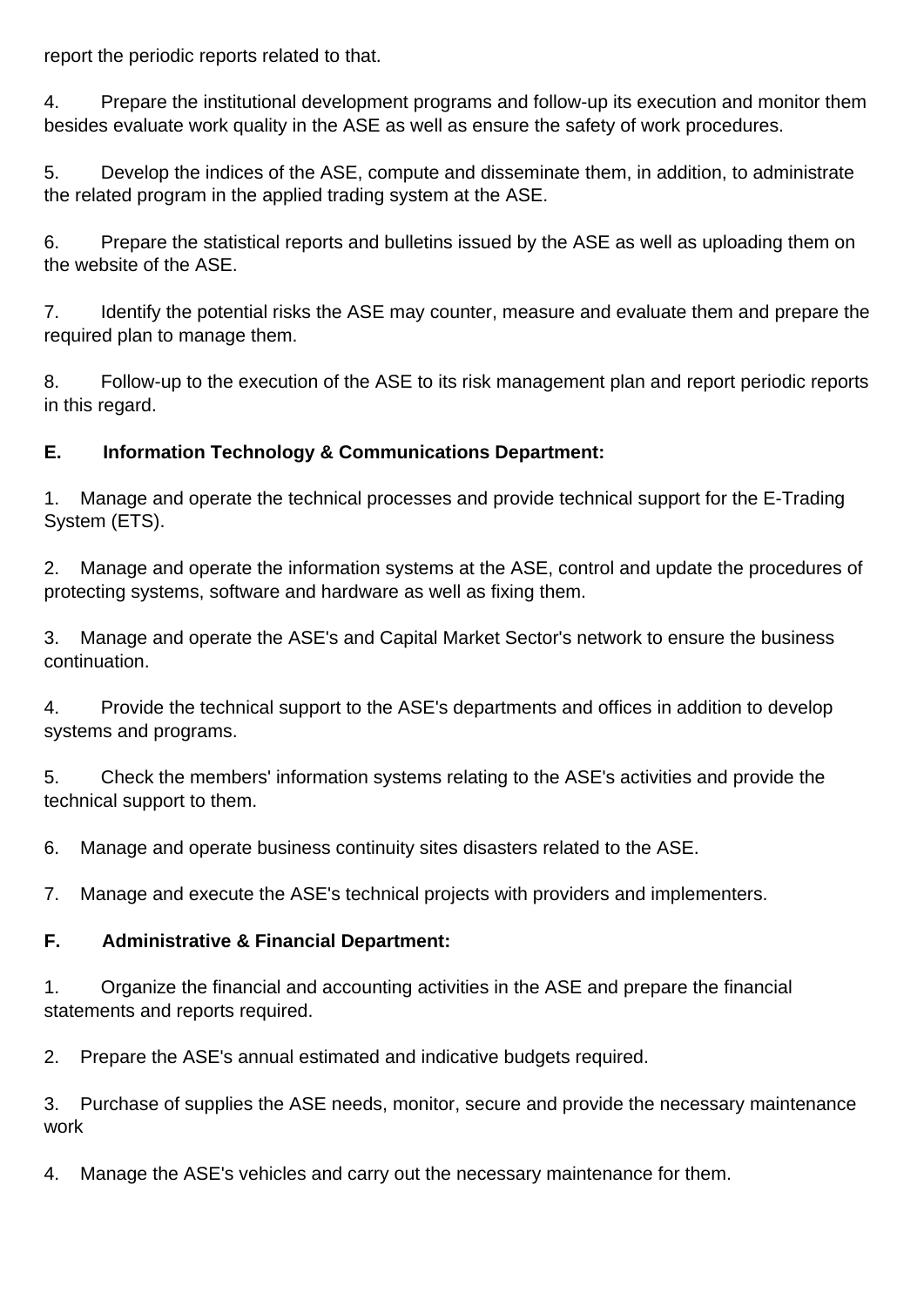5. Organize the activities of the Office.

6. Administrate the staff members' rights by- laws and their commitment in accordance with the legislation in force.

7. Prepare the job description cards in cooperation with the concerned departments and offices and adopt them from the CEO.

8. Manage the recruitment procedures and prepare the career succession plans.

9. Develop training programs that are compatible with the ASE's requirements and train personnel for all the functional level.

10. Staff relations management and follow-up the results of their performance assessment.

## **G. Internal Auditing Department:**

1. Audit the financial and administrative operations in the ASE to ensure its effectiveness and efficiency besides the direct technical auditing on the ASE's or through the competent external authorities.

2. Ensure the commitment of the departments and offices to the ASE's legislation in force as well as the Board of Directors' decisions and its responsibilities and authorities granted to them.

3. Review the internal working procedures of the ASE's departments and sections while they shall be adopted by the CEO and any amendments to it.

4. Ensure the safety of the followed procedures to protect the assets and resources of the ASE and their good use.

5. Provide the reports on a regular basis or whenever it is necessary to the Board of Directors and/or the Auditing Committee.

### **H. Communication and Media Department:**

1. Communicate with local actors, media and develop the cooperative relations with them as well as prepare the visits to the ASE besides the needed plans, programs, and brochures to educate the investors.

2. Communicate with existing and potential investors at the ASE, receive and respond to their inquiries.

3. Follow-up the relation of the ASE with unions, international and regional institutions including the periodic meetings and reports issued by it nevertheless provide them with the requested information.

4. Participate in preparing the programs that aim at marketing and promoting the ASE at the regional and international levels and the organizing of exhibitions, visits, the local and international conferences.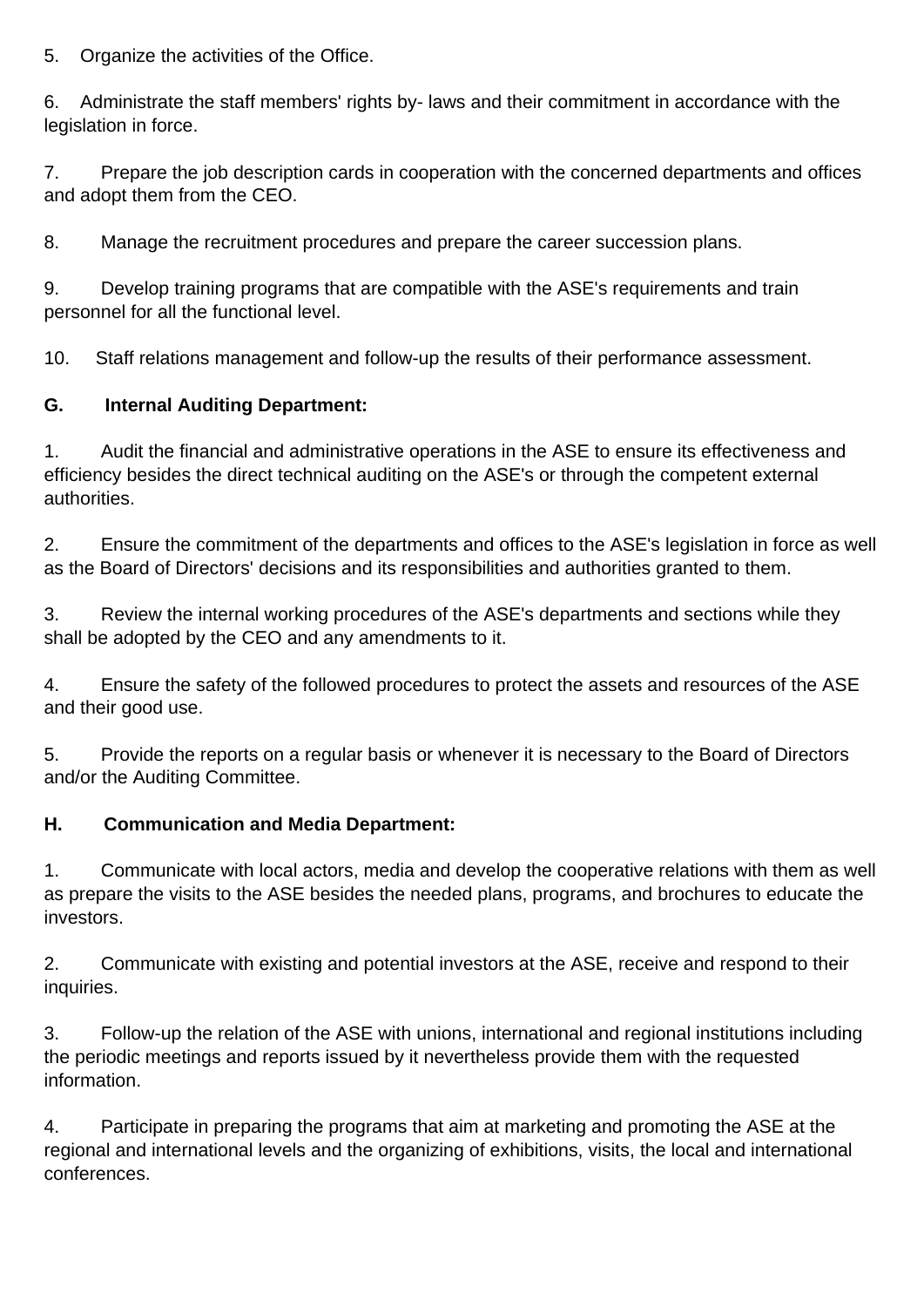5. The continued update for the posted data on the ASE website and database.

I. Senior Management Office: responsible for managing the secretary work and any other activities are linked to the senior management.

# **Article (7)**

The staff of the Internal Auditing Department shall be nominated by a decision of the Board of Directors based on the CEO recommendations.

## **Article (8)**

The supervisory occupational hierarchy of the ASE shall be as following:

- A. The CEO.
- B. Deputy CEO.
- C. The Heads of Departments.
- D. The Heads of Sections.
- E. The Staff.

### **Article (9)**

A. The Board of Directors may set up a committee to examine any subject that it deems appropriate as the following are taken into consideration:

1. The committee shall undertake their responsibilities and perform their tasks according to the decisions issued to set them up.

2. The quorum of any meeting shall be upon attending the majority of members as long as the Chairman or its Vice is among those in attendance.

3. The decisions of the committee shall be issued upon the majority of votes, in case of a tie; the Chairman shall cast the deciding vote.

B. The Board of Directors may nominate the consultants and experts as needed, as the Board of Directors shall decide their compensation.

# **Article (10)**

A. The CEO may set up a temporary or permanent committee to examine any of the ASE's related